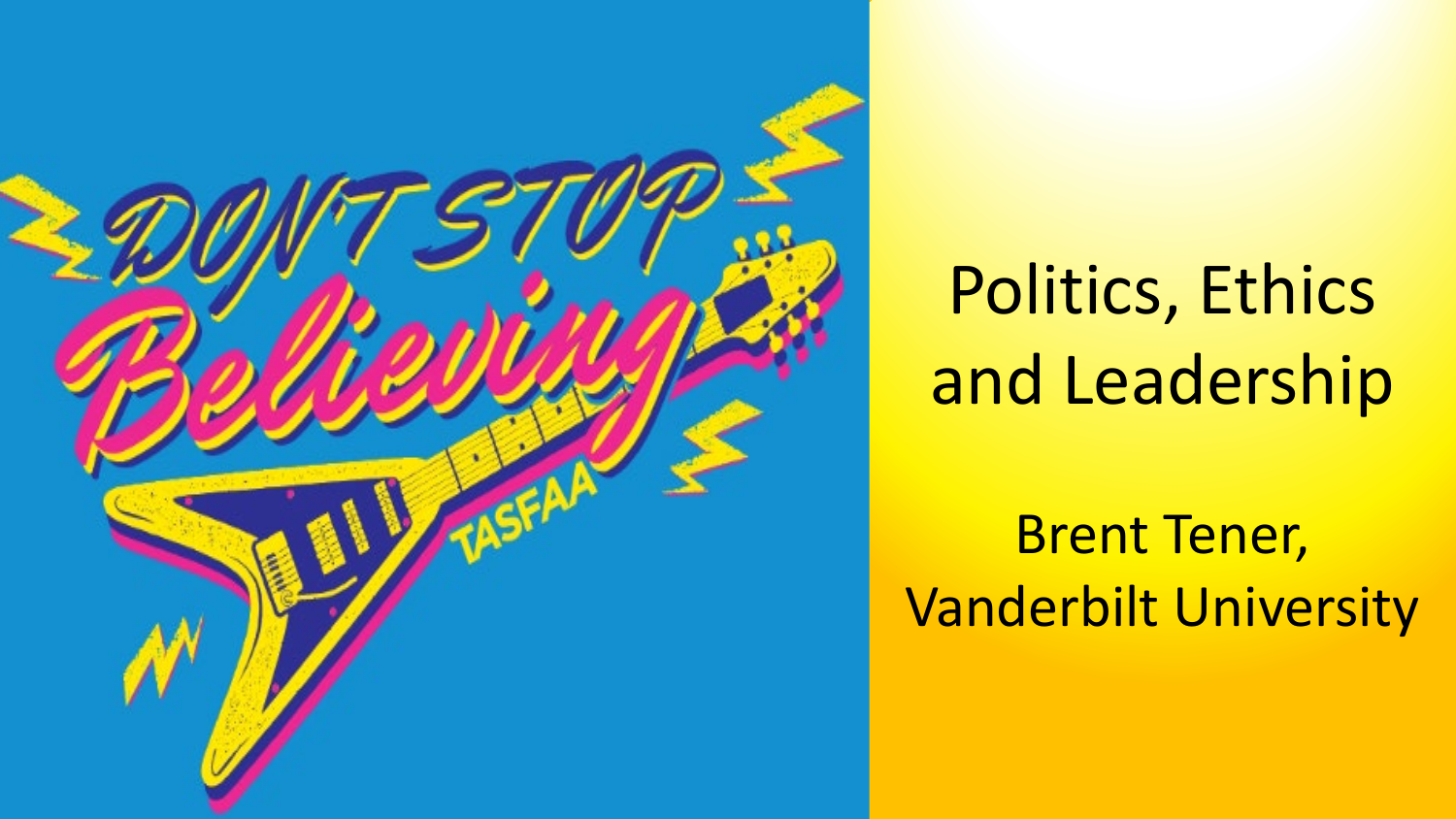# Agenda

- Ethics and leadership
	- Dignity and respectfulness
	- Serving others
	- Justice
	- Community Building
	- Honesty
- What are politics and why you should care
	- Increasing your political effectiveness
	- On-campus relationships
	- Flying at 30,000 feet
	- Politics: The Advanced Course





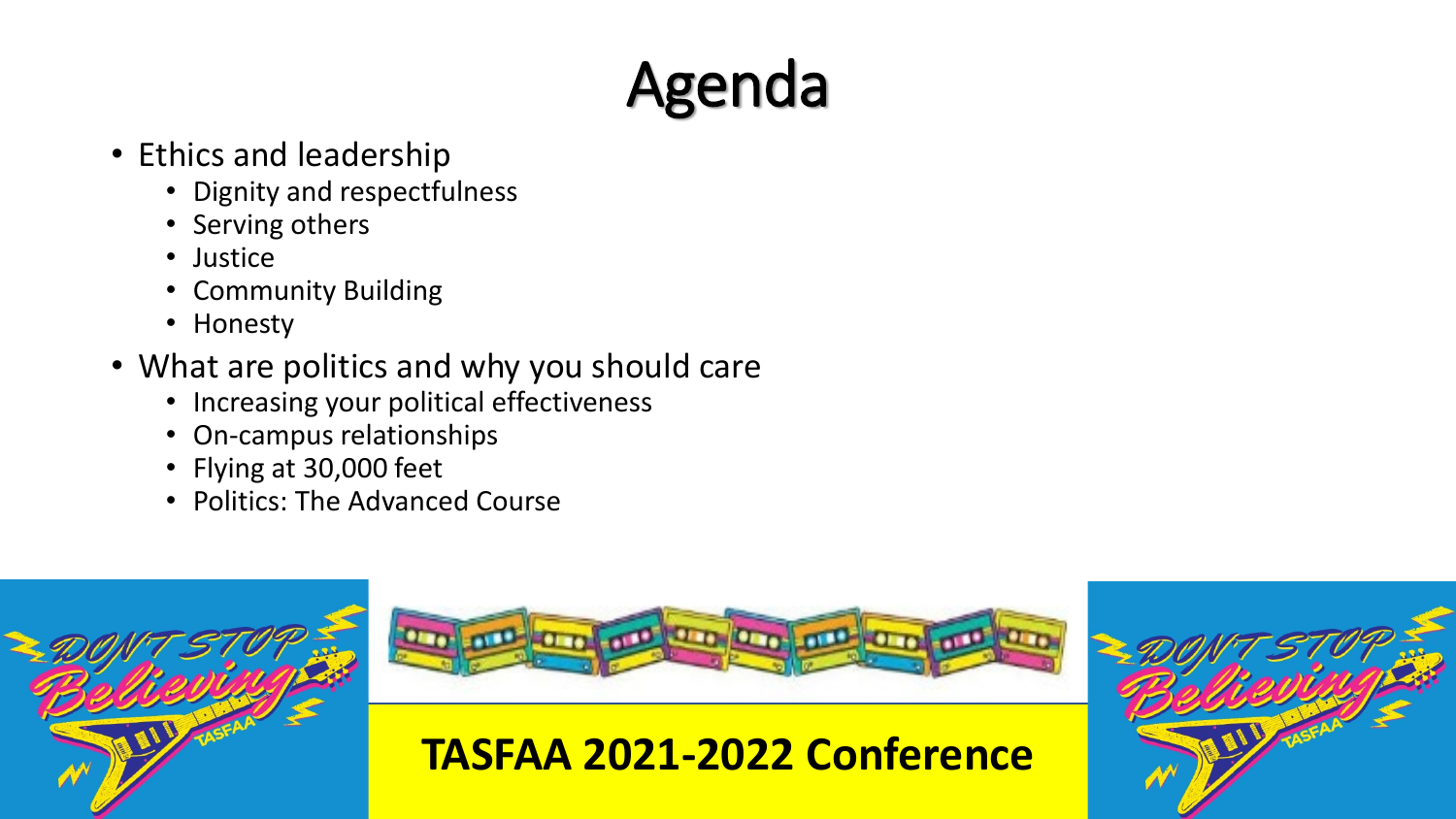# Ethics and Leadership





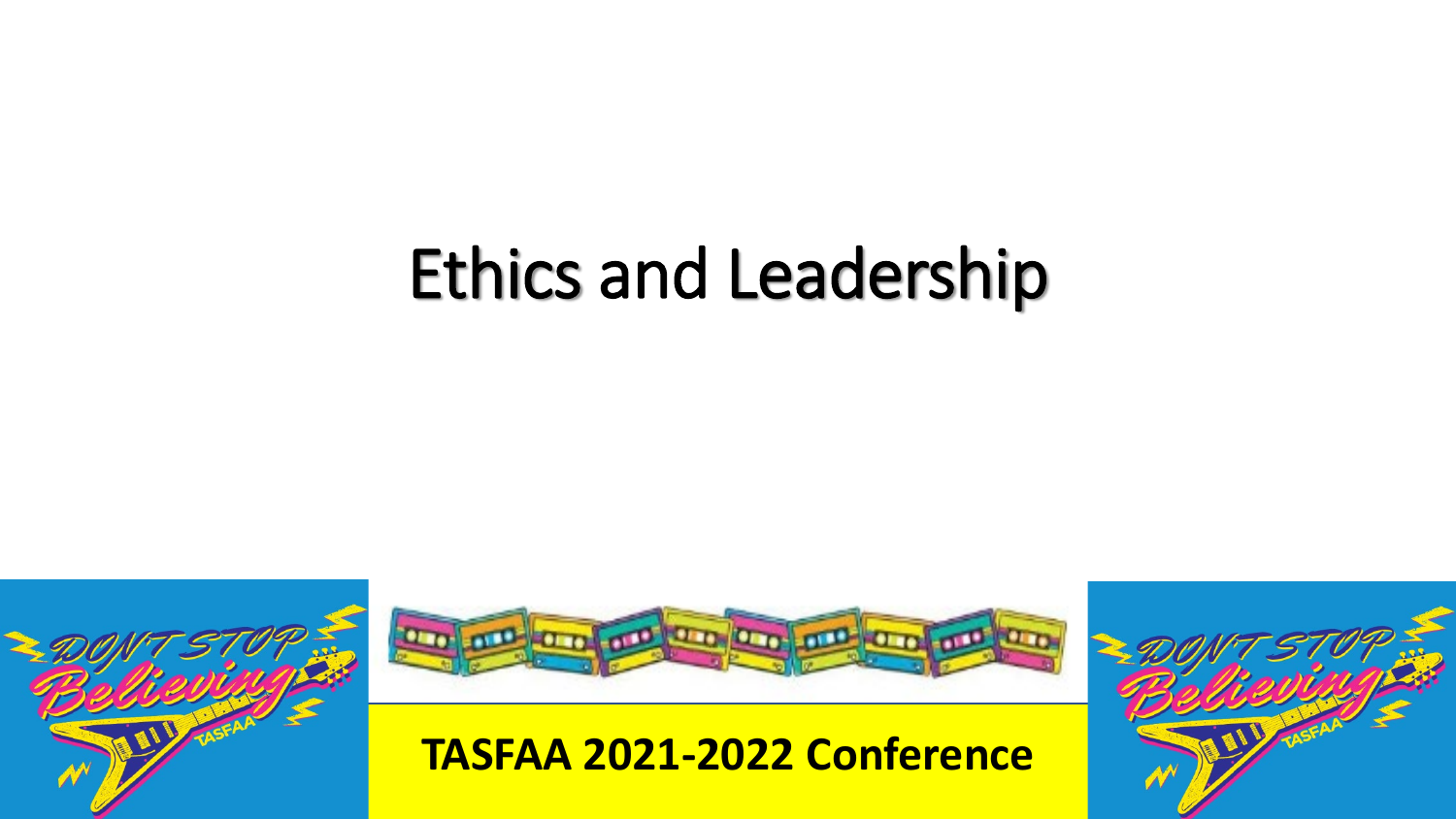## Ethics and Leadership

- Ethics serve as guidelines for analyzing "what is good or bad" in specific scenarios.
- Correlation between ethics and leadership is all about the leader's character and the leader's role.





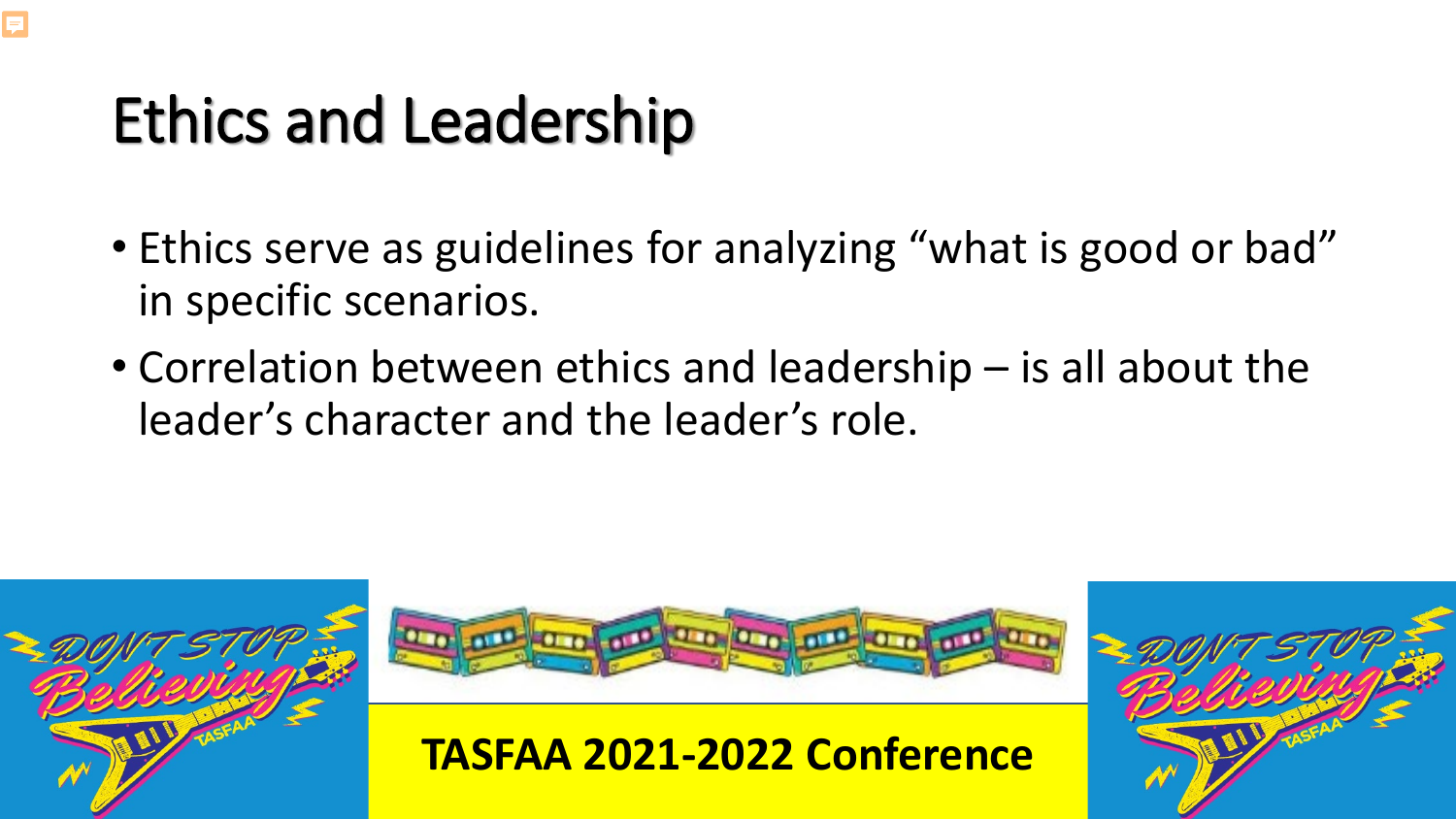**Dignity and respectfulness** – leaders do not use individuals to achieve personal goals. This involves listening, showing compassion, hearing and recognizing opposing viewpoints.





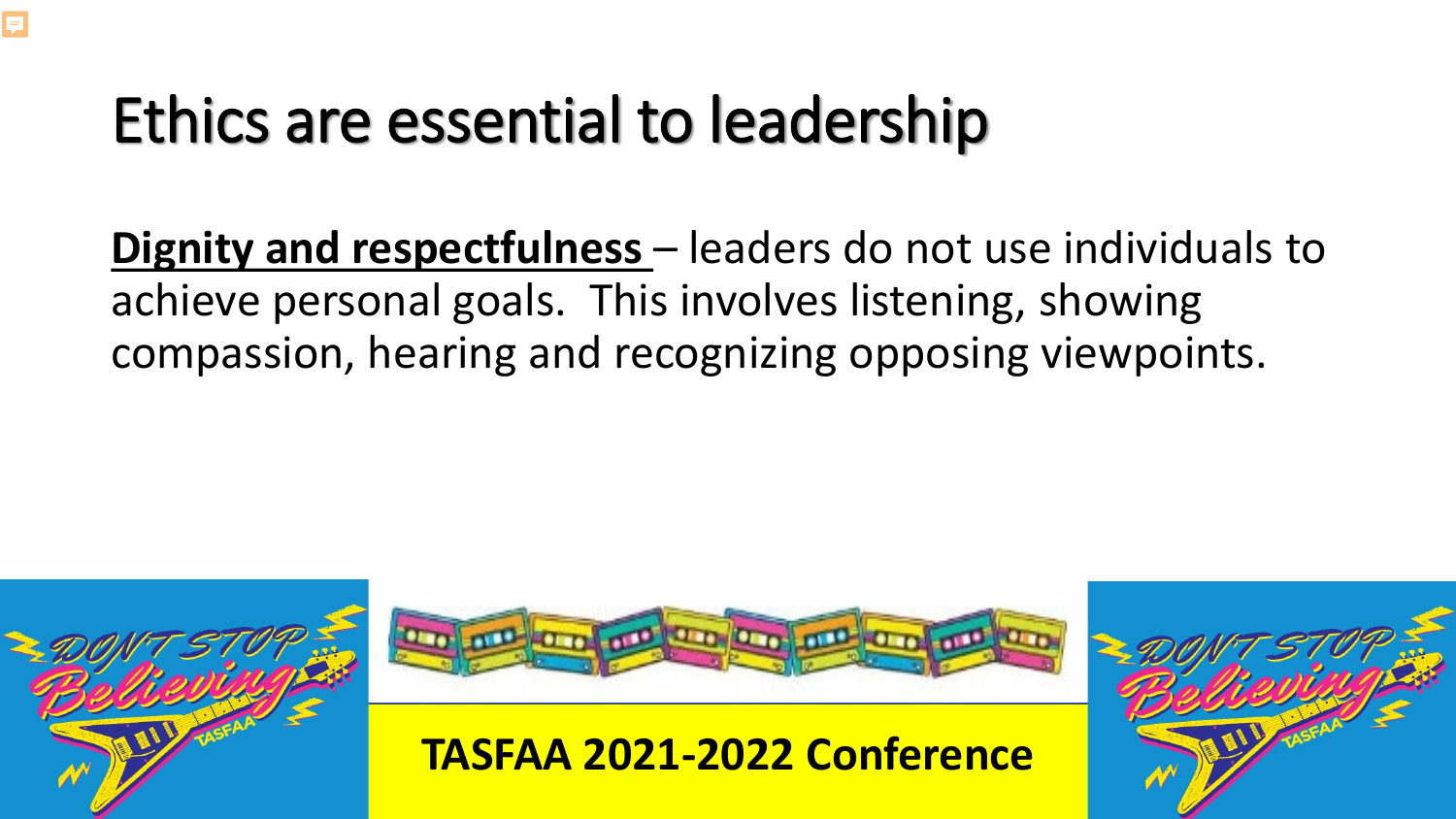- **Serving others**  an ethical leader places other's interest ahead of his or her interests. Being humane is vital.
- **Justice** being fair and just. An ethical leader must treat all individuals fairly. Personal biases should not be at play. When some action requires different treatment – it should be seen as fair, clear and built on morality.





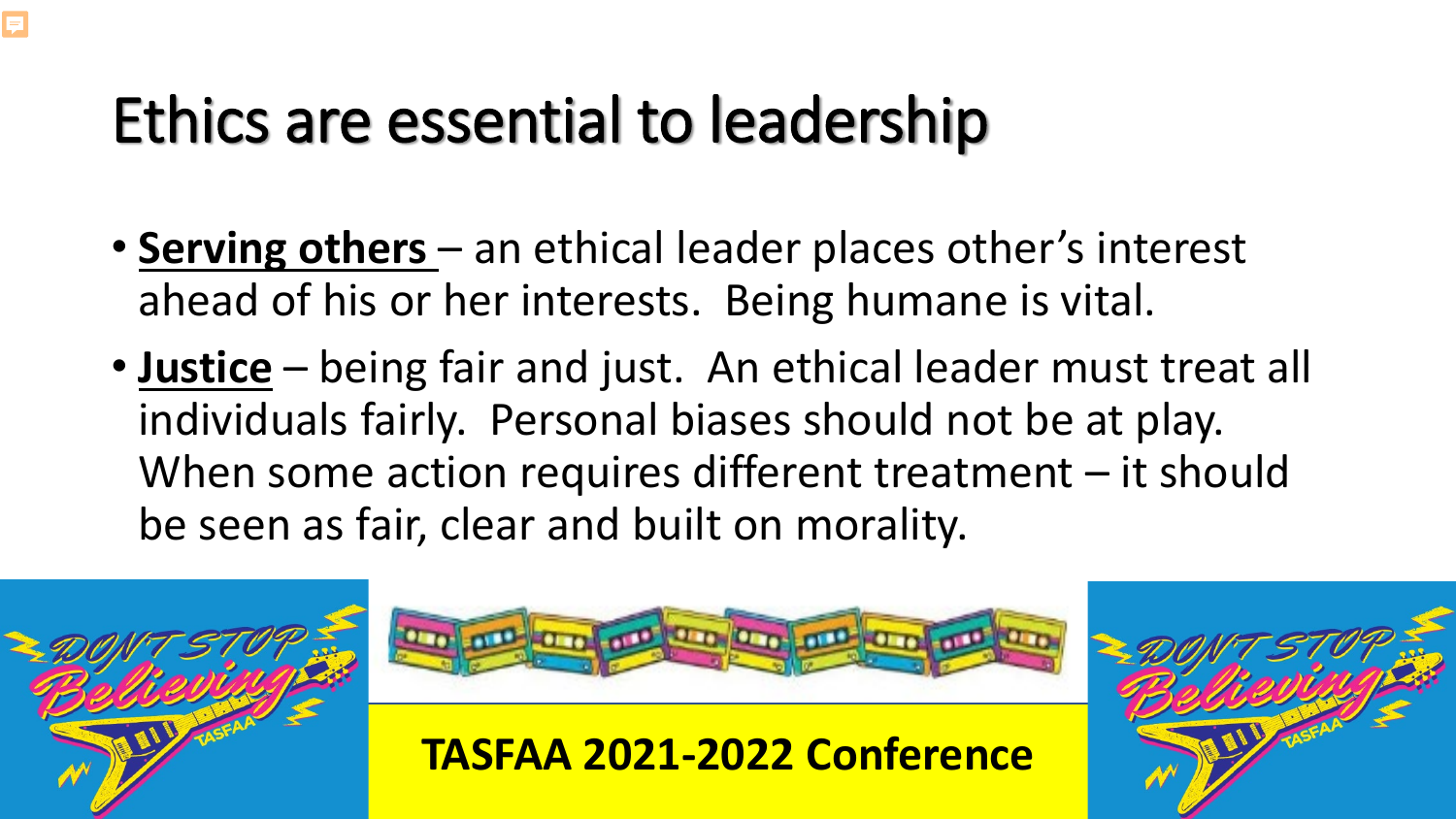**Community Building** – an ethical leader develops community. Recognizing personal purpose – an ethical leader considers others as well in achieving goals. Demonstrating consideration to the community interests and not overlooking other's intentions – is important in developing and maintaining community goals.





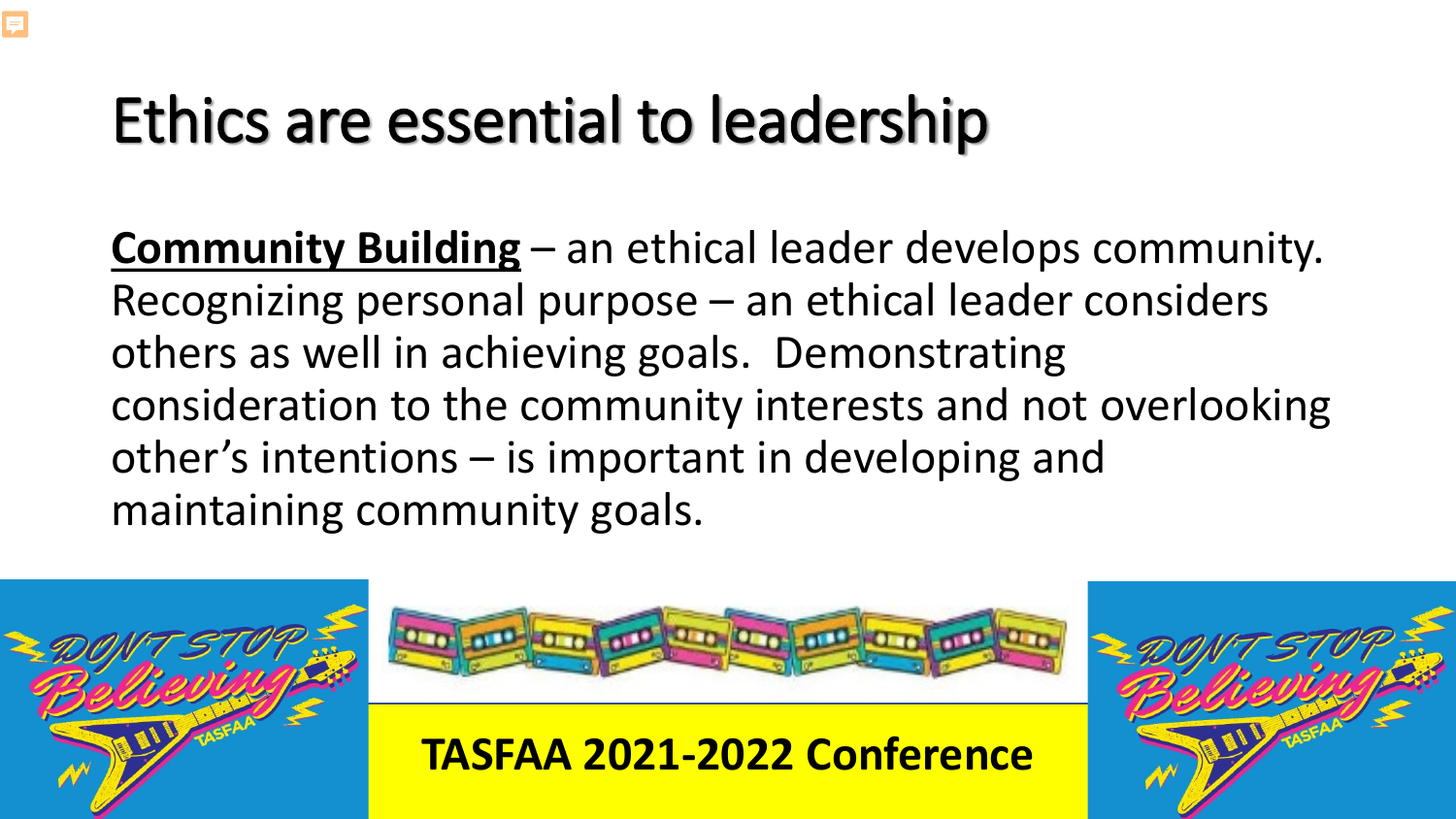**Honesty** – an ethical leader is loyal and honest. Honesty is essential in being effective in leadership. Being reliant and dependable are traits in honesty for leaders. Being respectful of others is vital. Presenting the facts – regardless of the circumstance – shows honesty and does not misrepresent any fact.





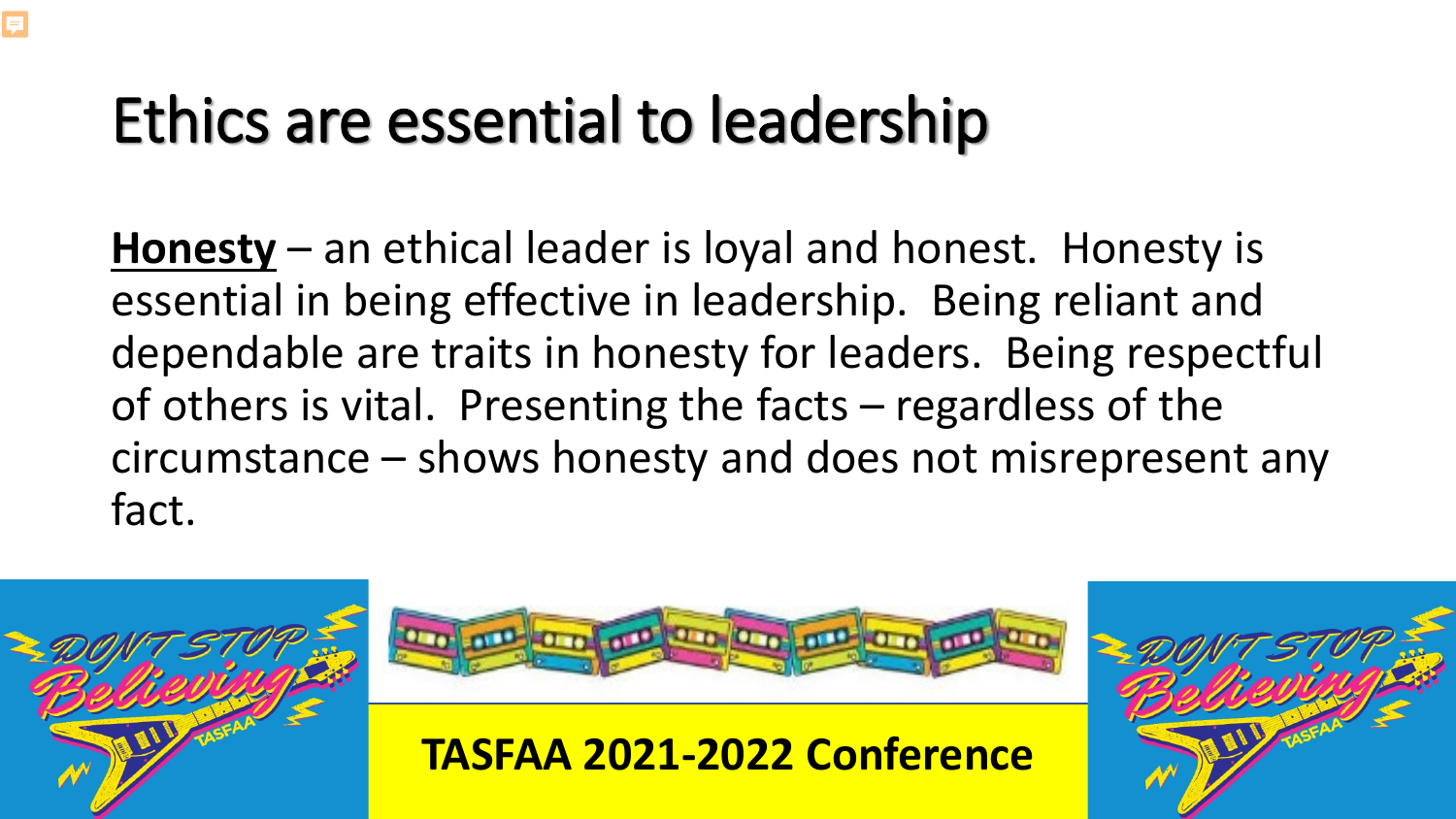Ethical leadership is all about values – and is impossible without the recognition and awareness of personal values.





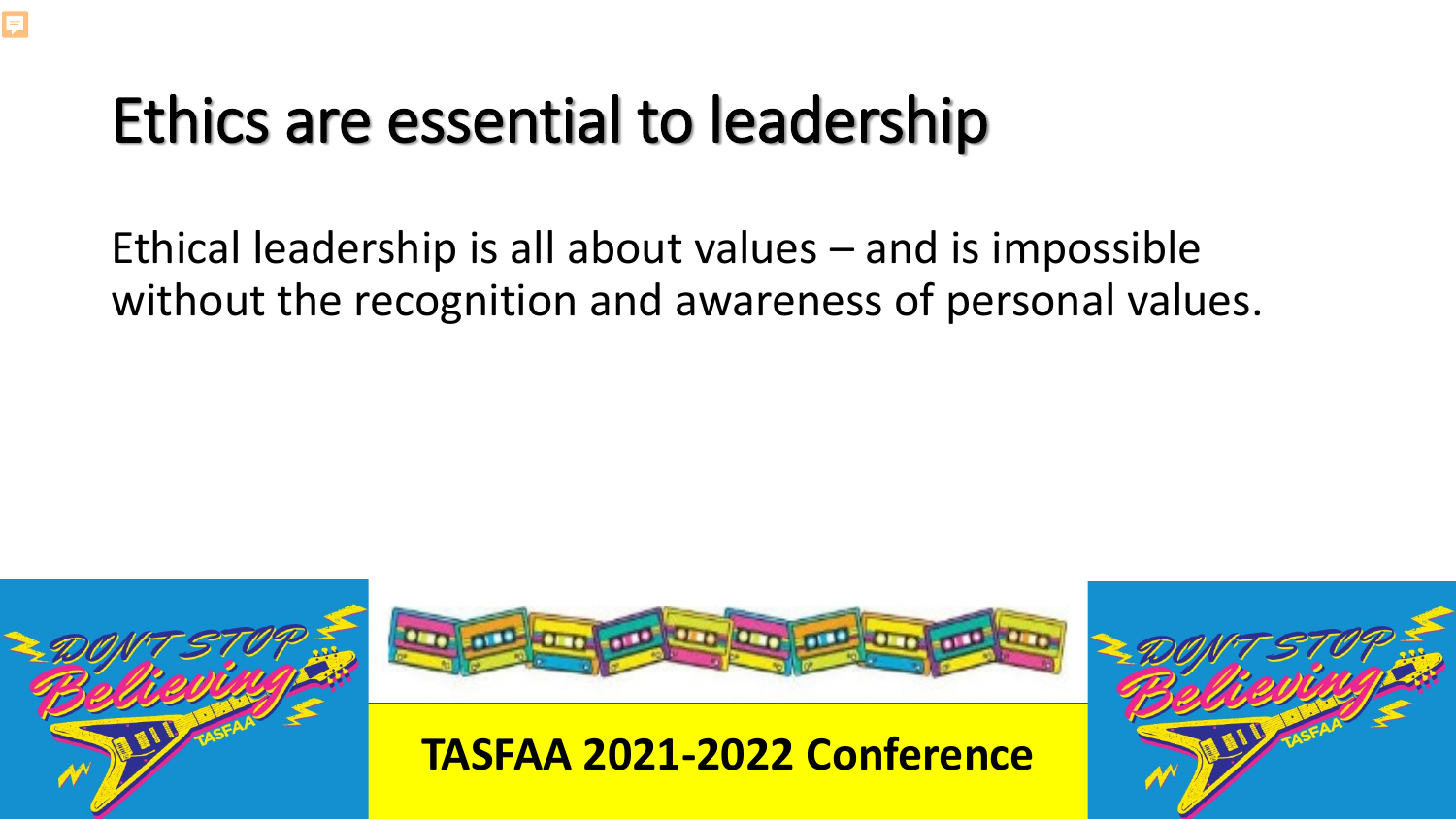# Politics





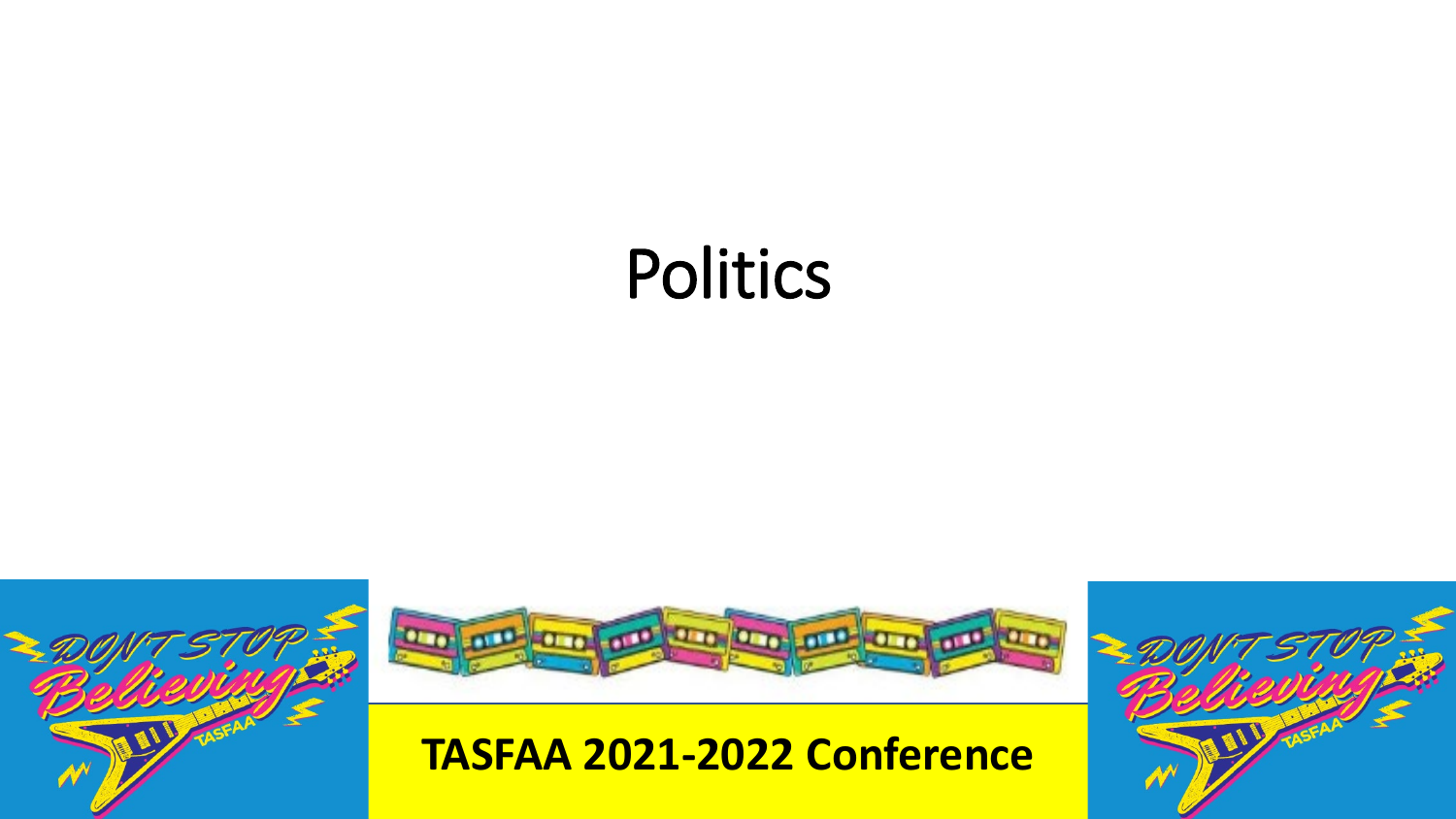## Wikipedia definition

**politics**, (**office politics** or **organizational politics**) is the use of power and social networking within an organization to achieve changes that benefit the organization or individuals within it. …… organizational politics can increase efficiency, form interpersonal relationships, expedite change, and profit the organization and its members simultaneously.





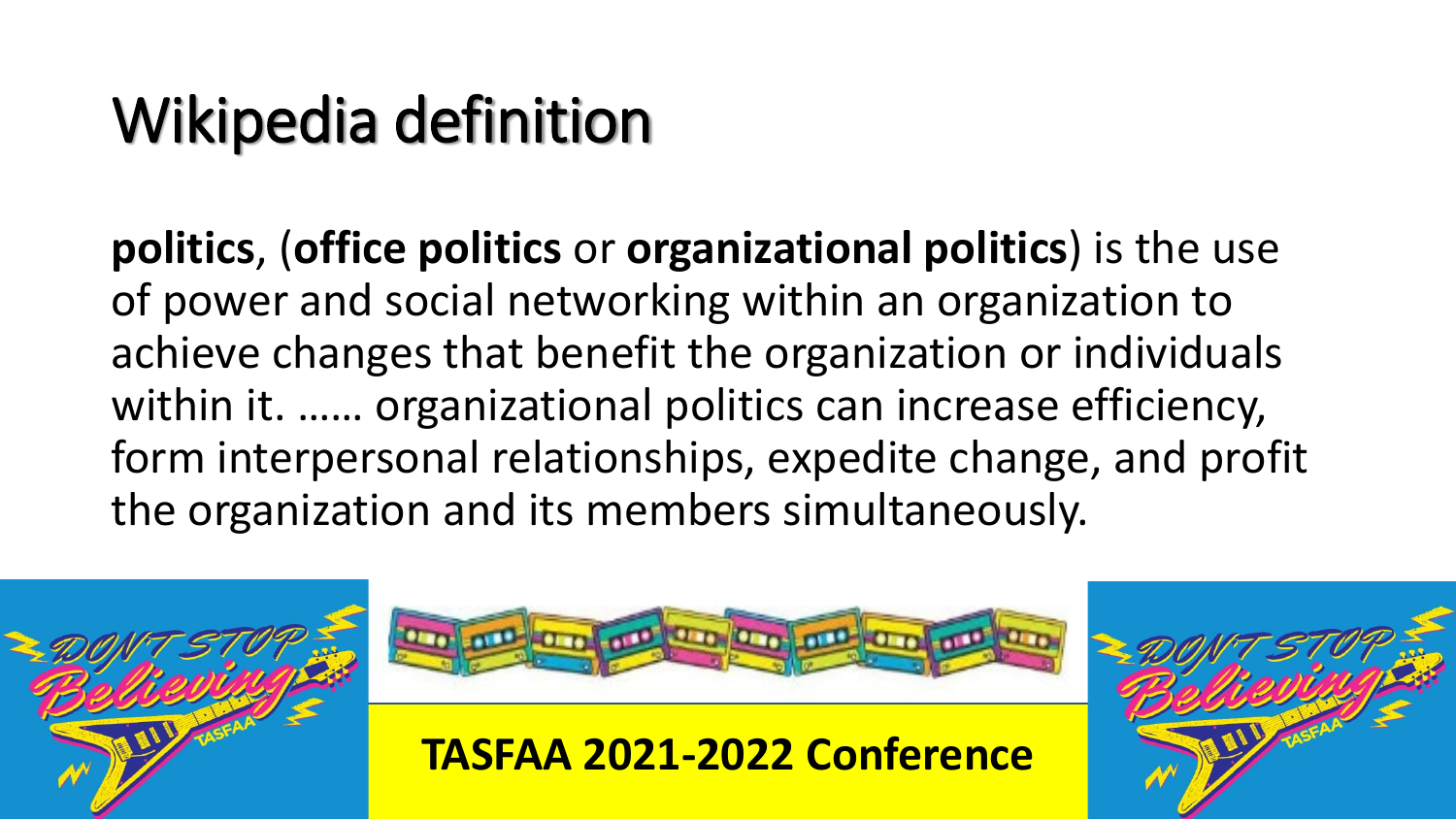# Increasing your political effectiveness

- Be heard
	- Keep it simple
	- Good communication is critical, know how your boss likes to communicate
	- Be competent and demonstrate competency without complexity
	- Cut the jargon





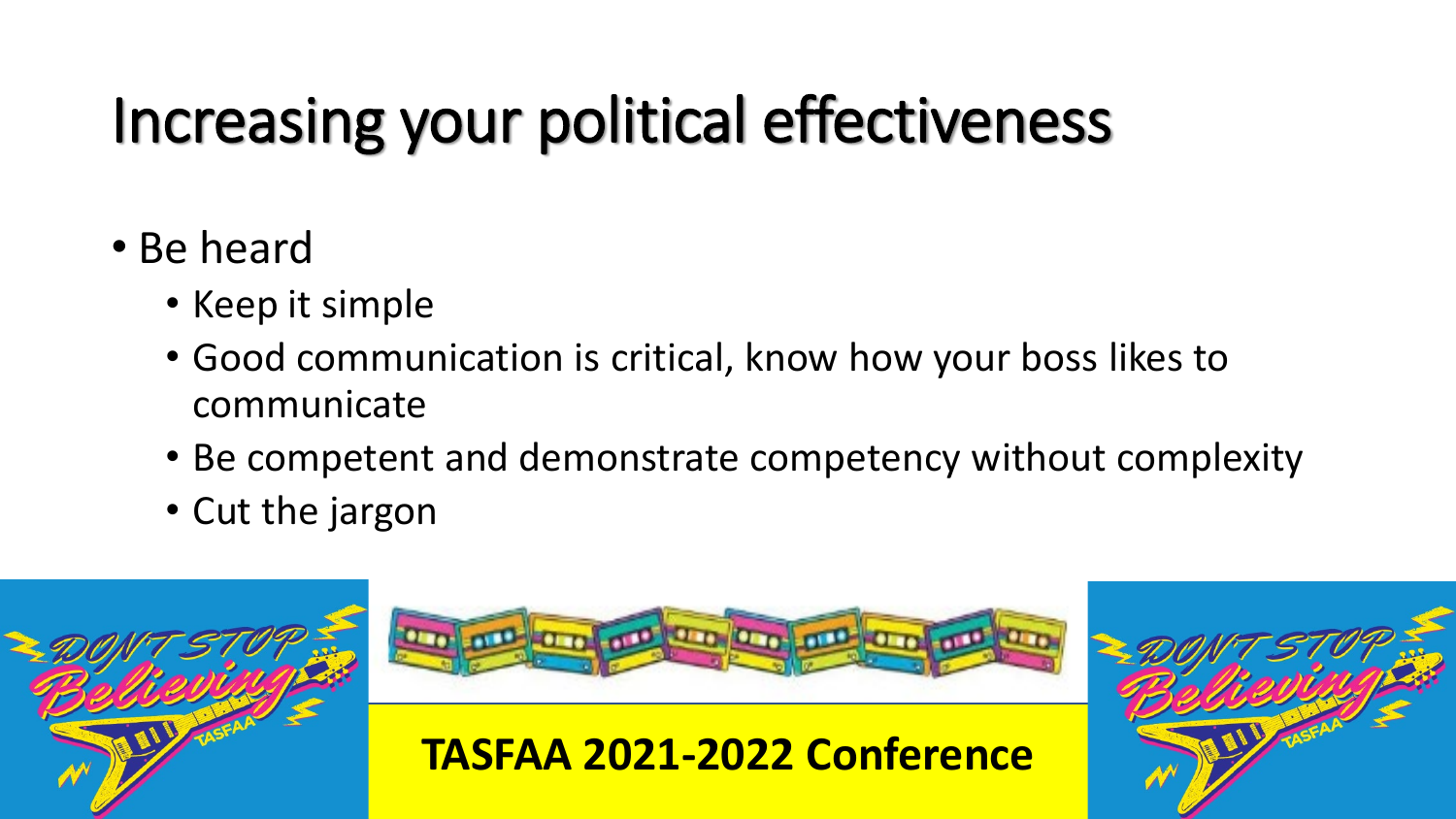# Increasing your political effectiveness

#### • Be a resource

- Know your numbers and policy, be accurate
- Educate others
- Advocate but be flexible
- Use dashboards, internally and externally





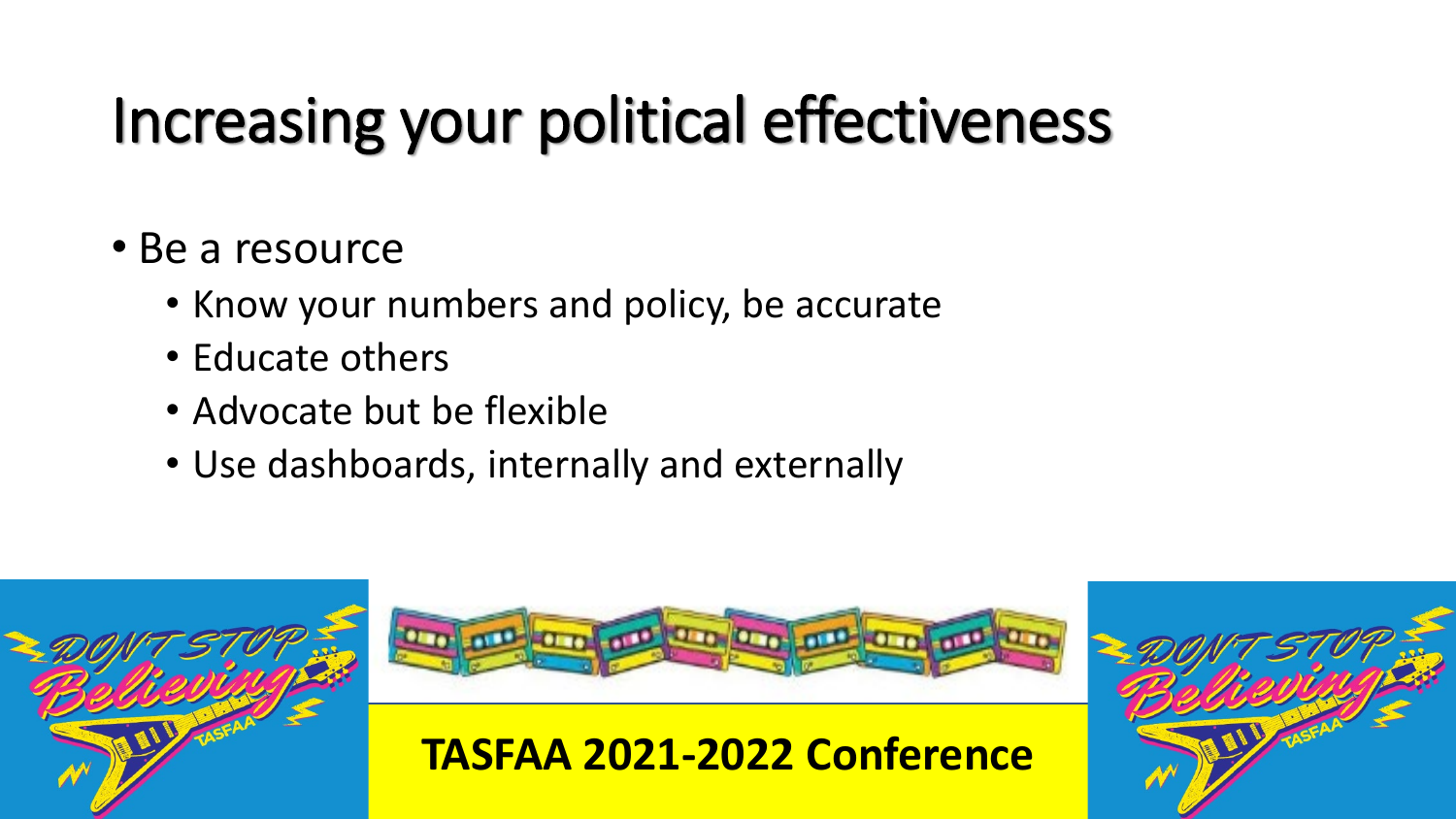# Develop on-campus relationships

- Be invested in other offices success, especially other offices in your division
	- A rising tide lifts all boats
	- Be open versus entrenched.
	- Start with "How can we make this happen?"
- Remember the second tier Associate Directors across divisions must work well together.





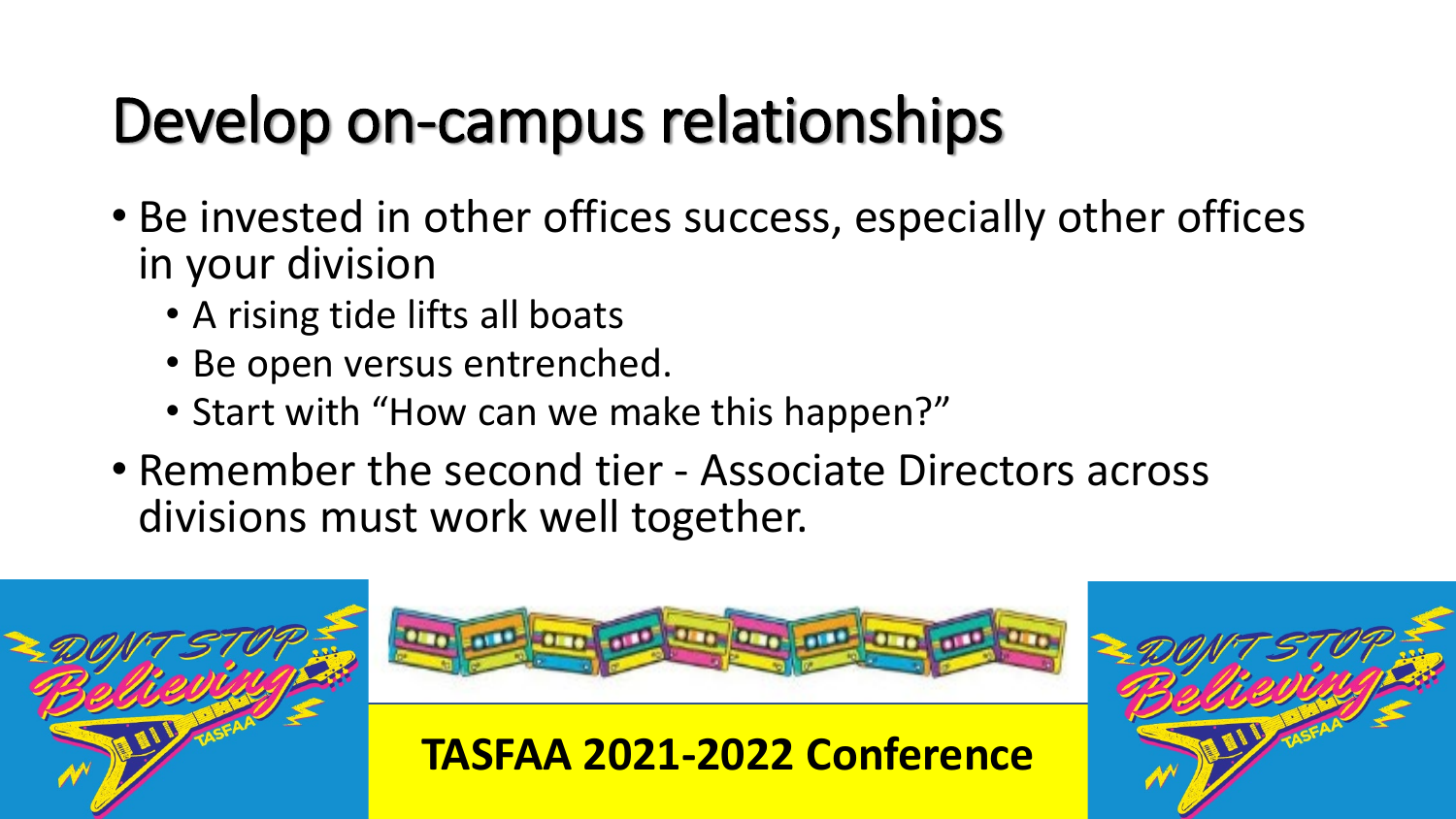# Develop on-campus relationships

- Identify and network with key players and stakeholders
	- Student Government Association President
	- Key Faculty
	- Serve on key committees
	- Hold an open house





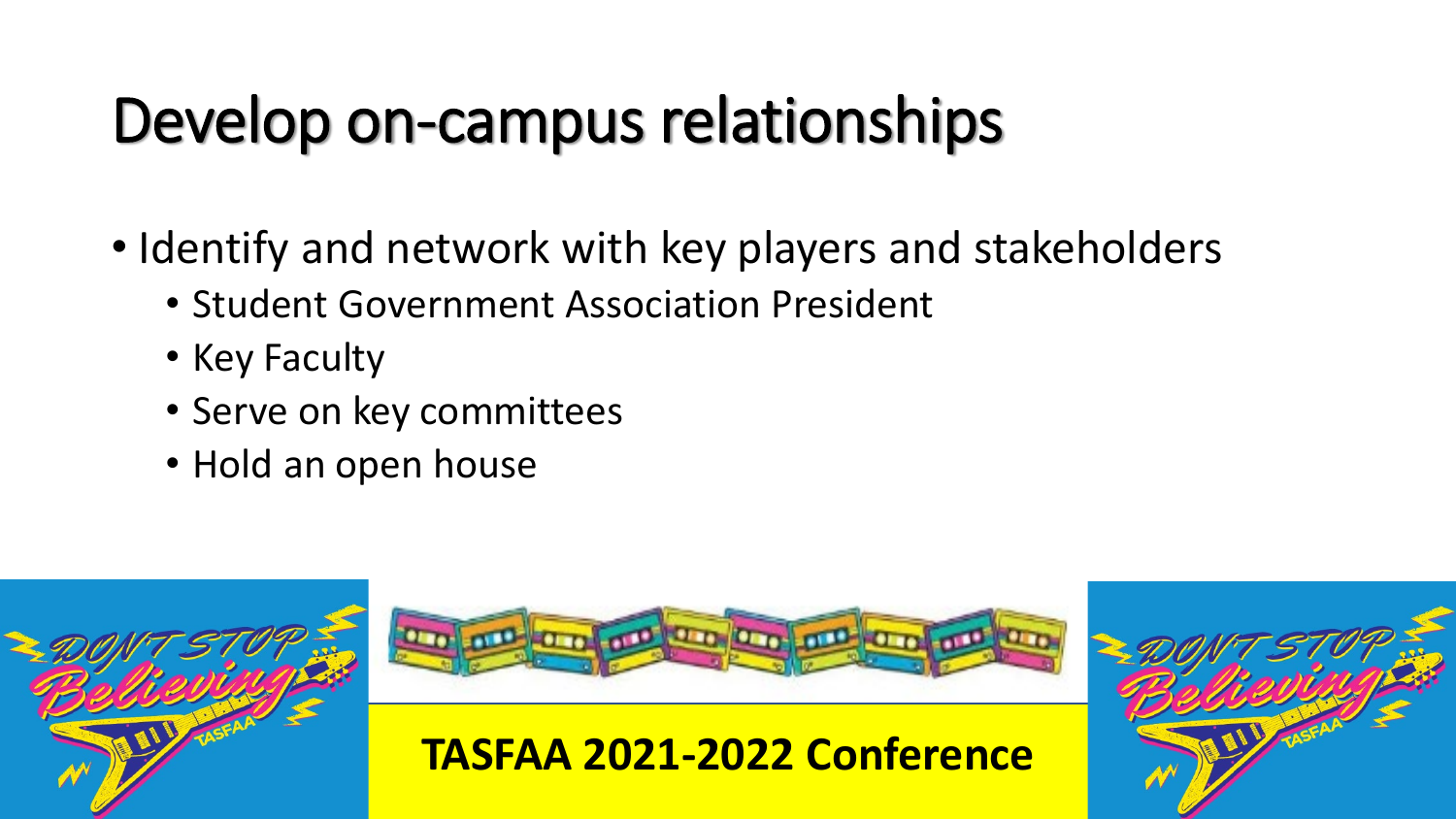## Develop on-campus relationships

- You are most likely the expert regarding financial aid on your campus, act like it.
- If you want a friend (and you do), be a friend
- Ask partners to keep you in the loop, and do the same for them
- The best time to develop on-campus relationships is before you need them.





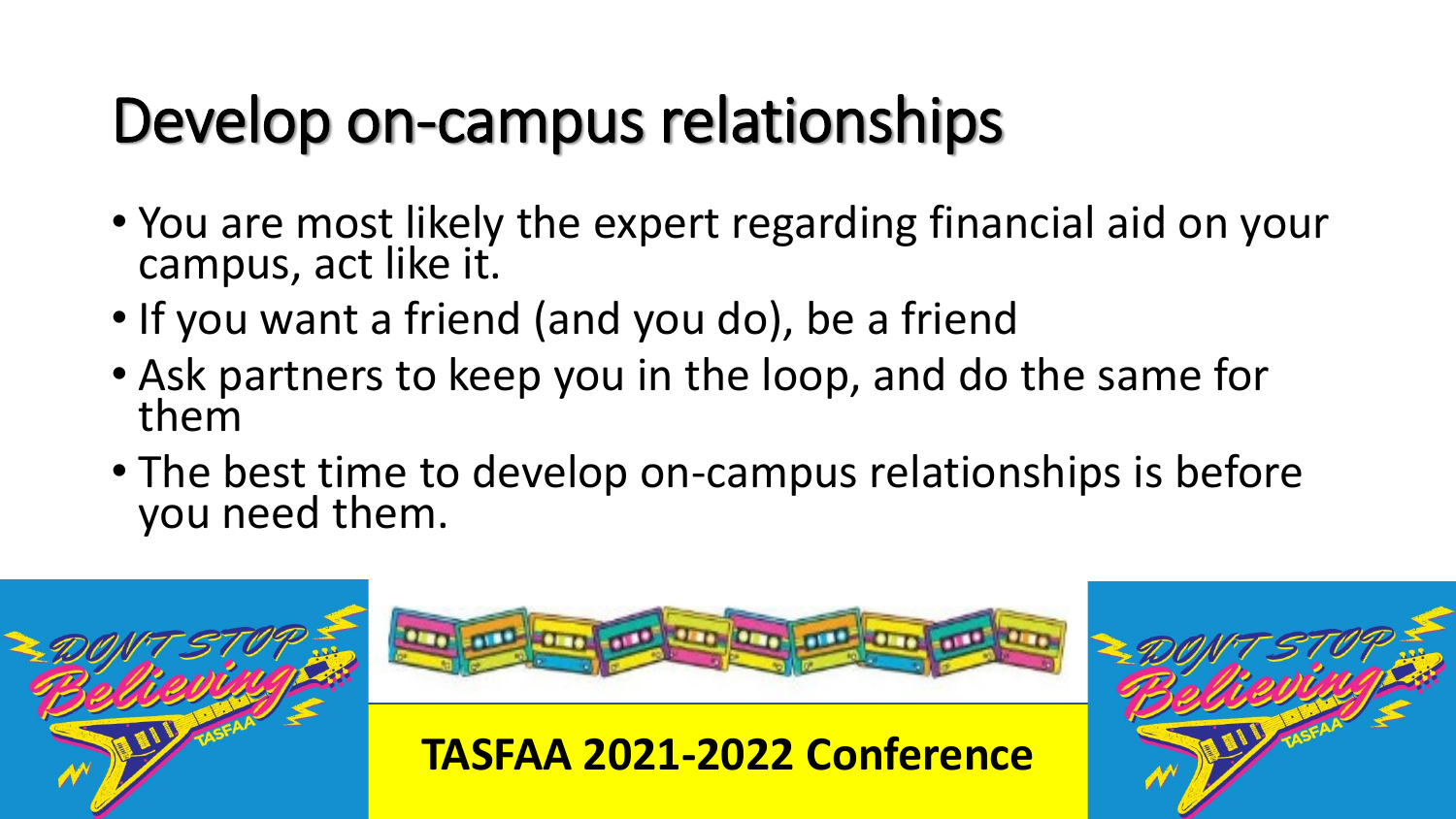# Flying at 30,000 feet

- Be alert for trends bring them forward with data and possible causes
- Partner with colleagues to develop new approaches to challenges and/or new initiatives
- Don't be afraid to share knowledge but do so judiciously. Share averages and trends, never student unit record data





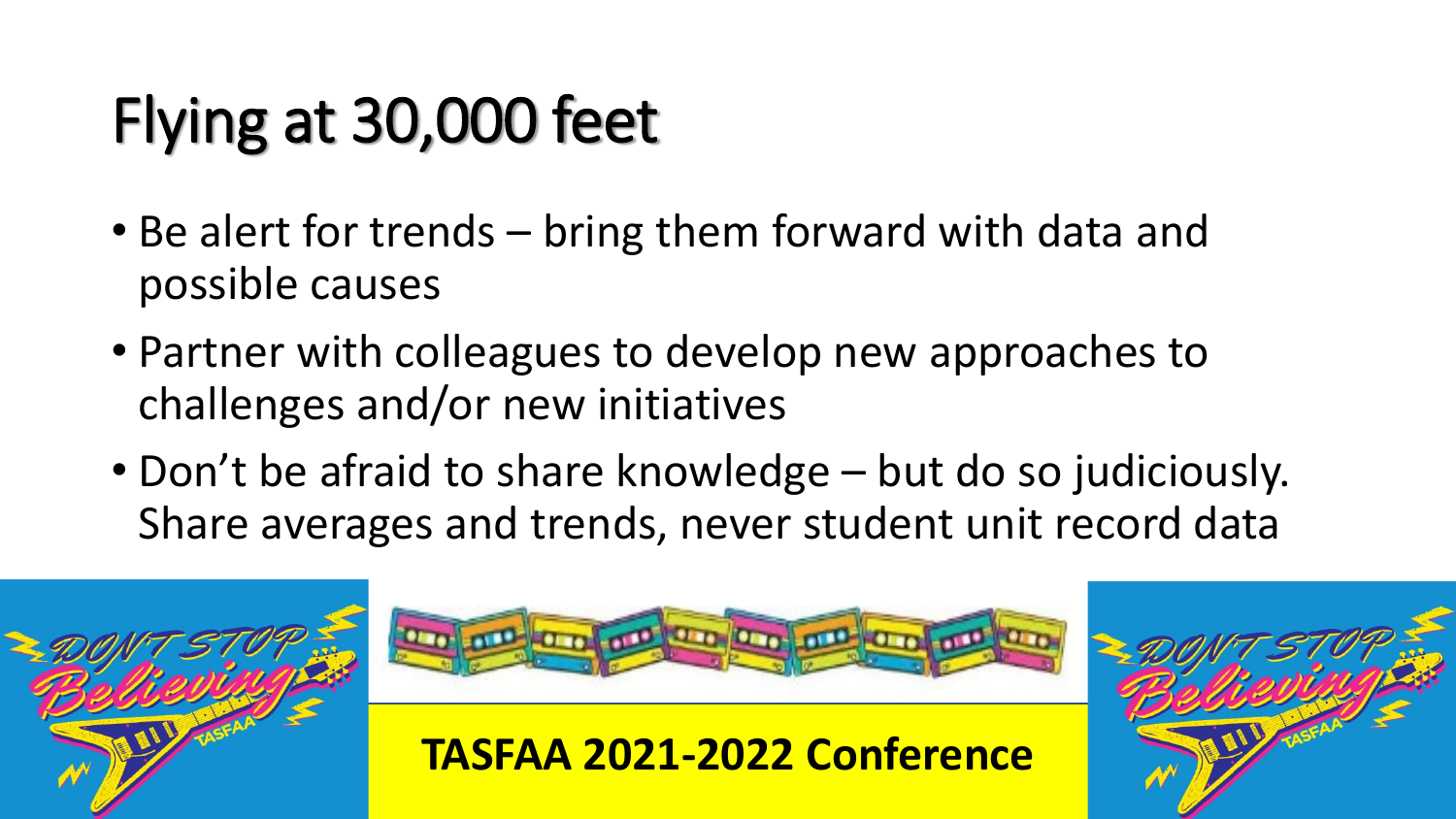## Politics 601 (The Advanced Course)

The bad part about politics, you might not know you are losing until you have lost.







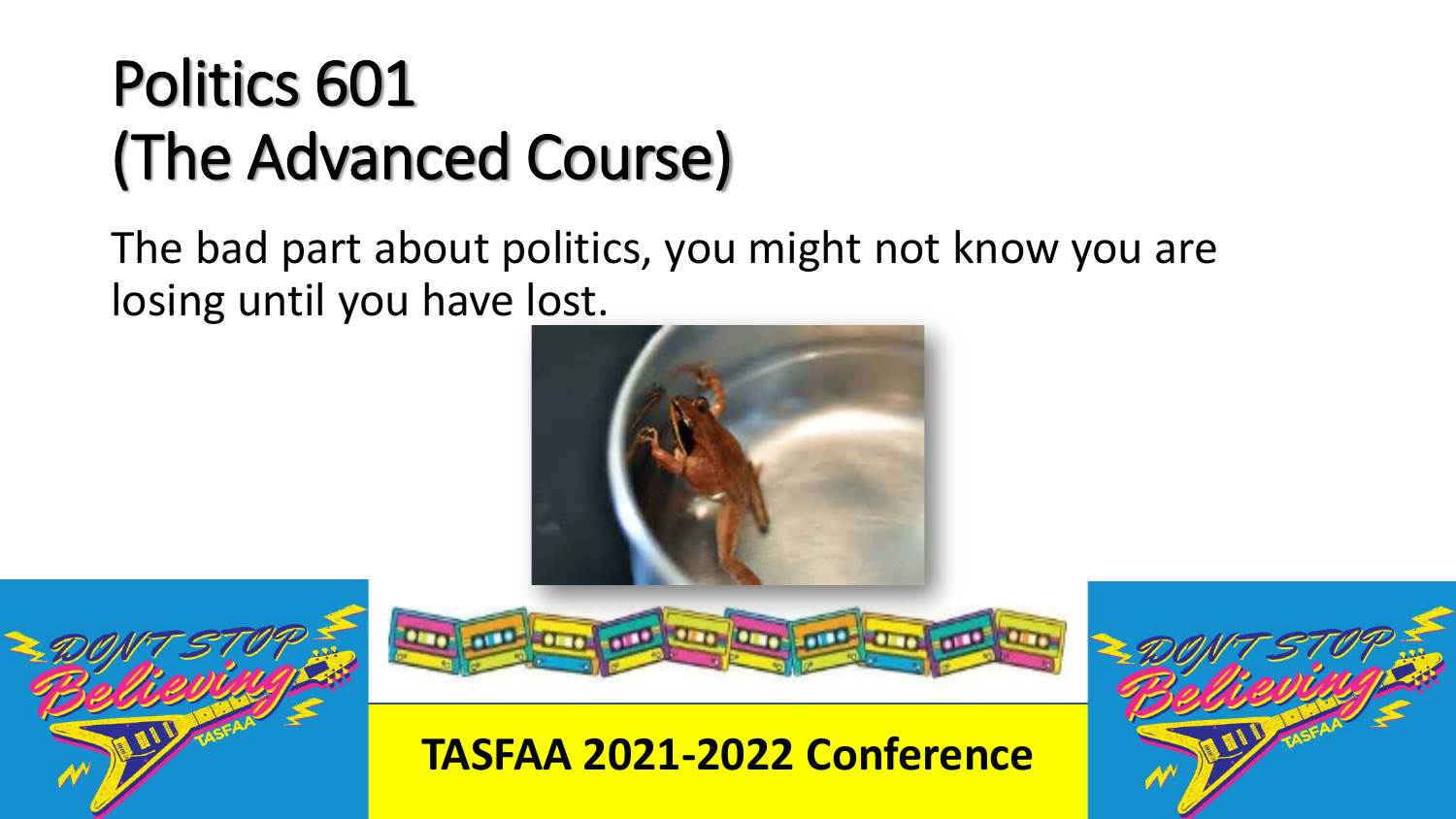# Politics 601 (The Advanced Course)

- Financial aid is a relationship business that happens to have transactions
- You are either part of the problem or part of the solution if you are the former, you won't be invited to the table
- Save the "buts"
- Avoid "slippery slopes" and "rabbit holes"





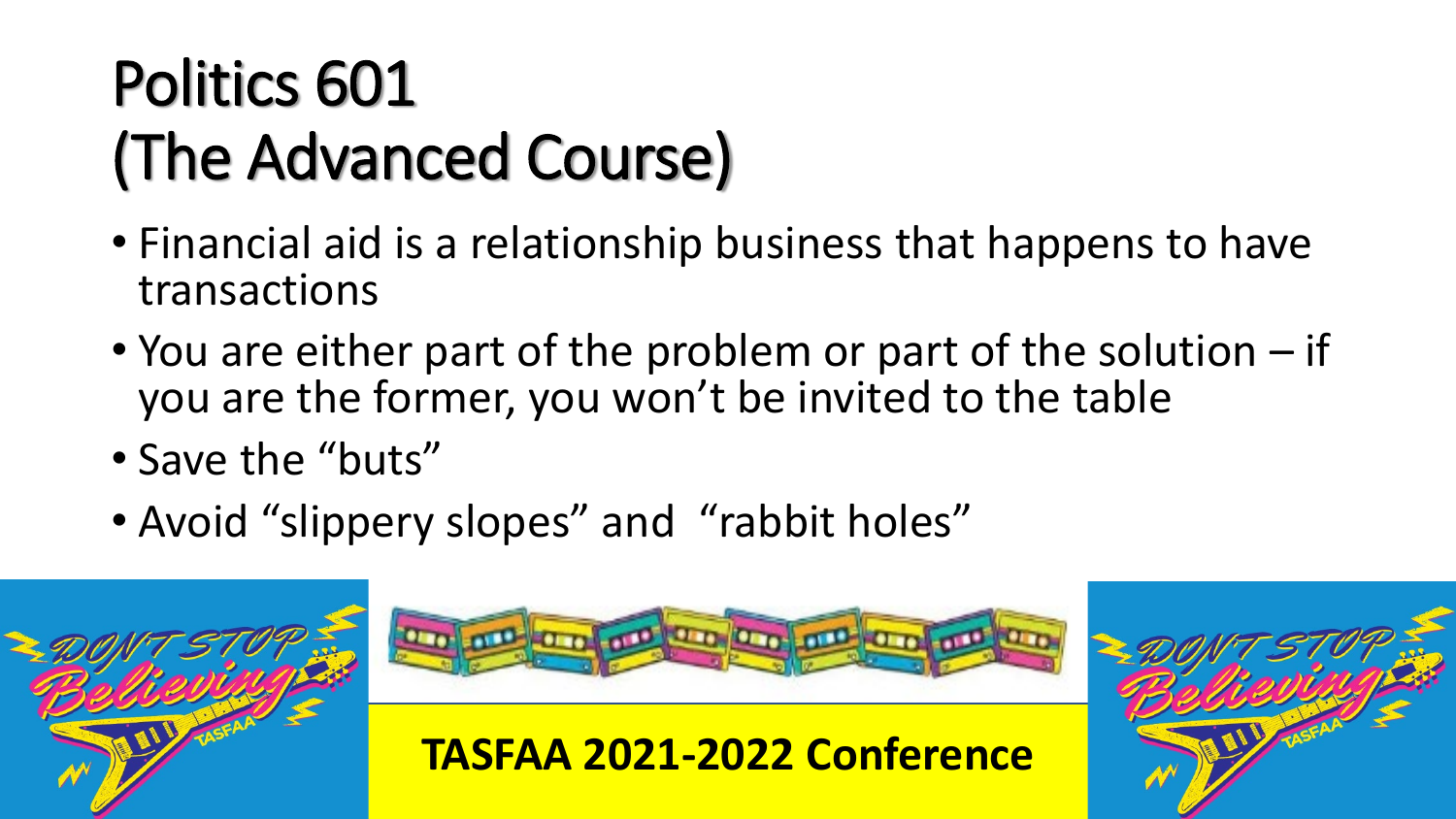## Politics 601 (The Advanced Course)

- Experience can be a tough teacher, make sure you learn something from it
	- Good judgment comes from experience
	- Experience comes from bad judgment
- Pick your battles and prepare for those you do pick (line up allies, get data, pull the compliance card!)